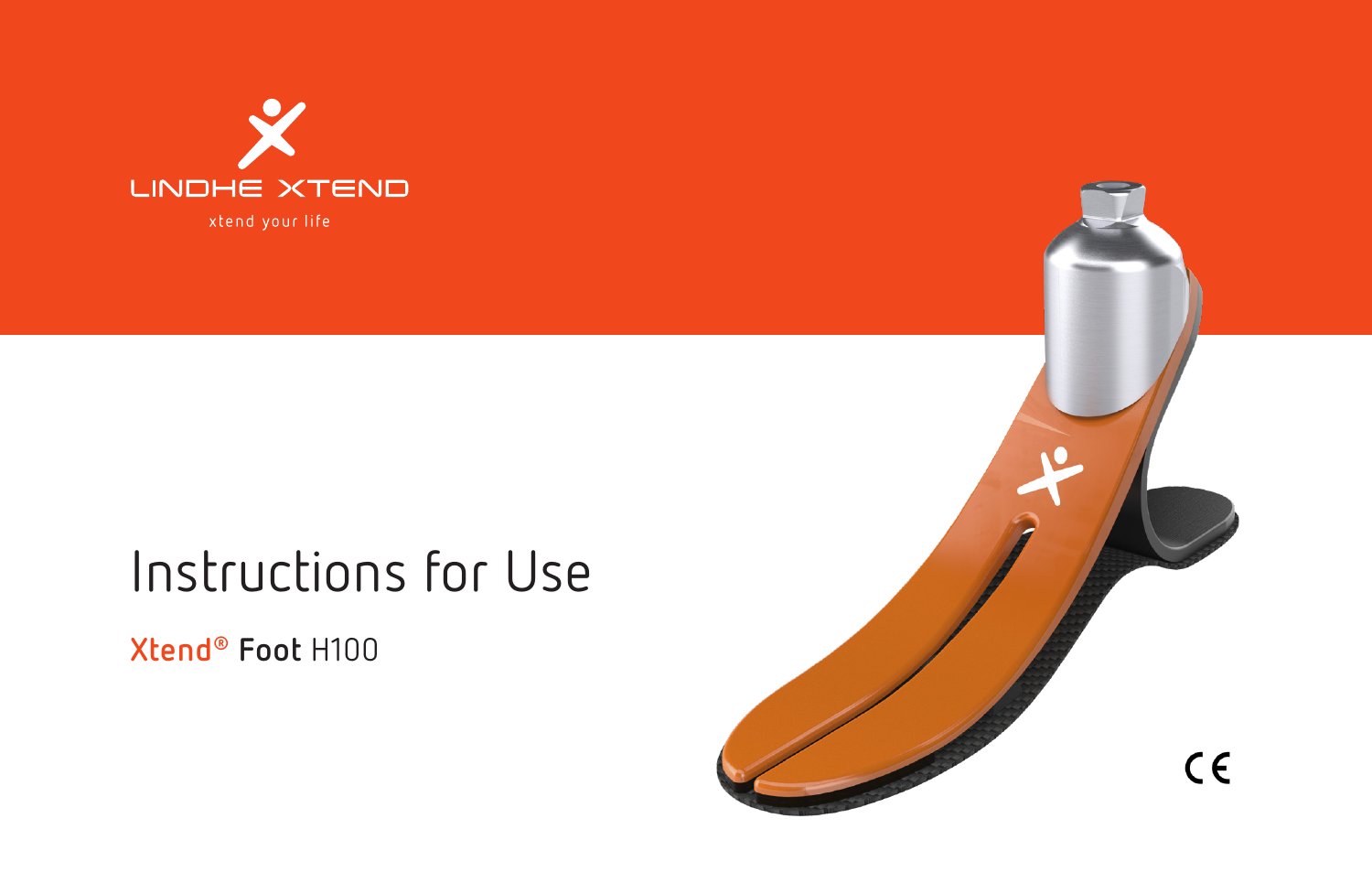### **XTEND FOOT H100 Figure 1: The foot and its different components**

A complete foot consists of three main parts:

- 1) Fibre composite foot:
	- A) Forefoot laminate
	- B) Heel laminate
	- C) Base laminate
	- D) Pyramid
- 2) Foot shell
- 3) Protective sock

#### **Figure 2: Size and weight guide**

It is important to match the correct foot prosthesis to the right patient. The table below must be followed when choosing a foot prosthesis. Before connecting the foot, double check the article number in the table below with the number marked on the foot's attachment socket. Always check that the patient's weight category is correct.



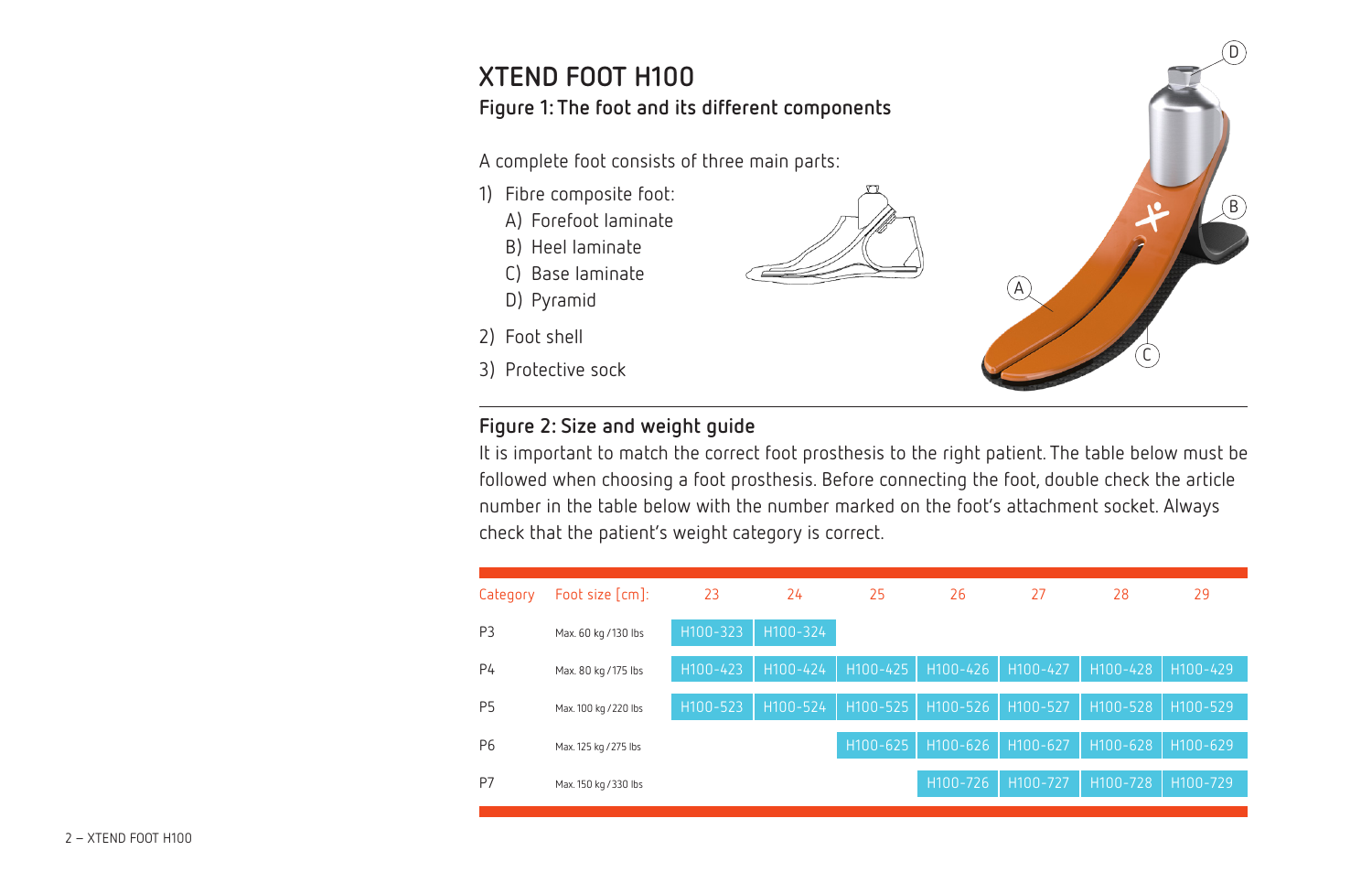#### **INTENDED USE:**

Xtend Foot is a prosthetic foot intended to be used by below-knee or above-knee amputees and replaces a human foot. The prosthetic foot is designed to be fitted to the remaining prosthetic leg with a pyramid connection.

#### **PATIENT INDICATIONS:**

The prosthetic user is physically disabled and the disability can vary from amputation of a lower limb to hip amputation.

Double amputees can also use the product. Prosthetic user can also have one or two amputated or missing arms.

#### **GENERAL INSTRUCTIONS:**

- **Review the care and patient instructions with** the patient at the time of fitting the product.
- Use Lindhe Xtend's size and weight quide to find the right product for the patient.
- Only authorised prosthetist may test the product on patients.
- If the foot shell should become worn, have it replaced immediately by a prosthetist.
- We recommend having the foot inspected by a prosthetist every six months. With very active use, shorter service intervals may be necessary.
- **The foot is water-resistant. If the foot** has been exposed to water, or has been immersed in water, both the foot and foot shell must be rinsed and dried. Make sure, however, that the prosthetic user does not detach the foot shell from the fiber composite foot. This must be done by an authorised prosthetics.
- $\blacksquare$  The foot prosthesis is designed for use in temperatures ranging from -30°C to +80°C.
- We recommend the foot is used with socks and shoes as it prolongs the service life of the foot.
- This foot is not developed for jogging, running, jumping or intensive sports activities.
- All adverse events that occurs and are related to this product should be reported to the manufacturer and the local authority in the country of occurred event.
- After finished life cycle, the product shall be disposed in metal recycling.
- If the prosthetic foot will be frequently used in water, a draining hole can be drilled in the foot shell according to directions in the sketches below.

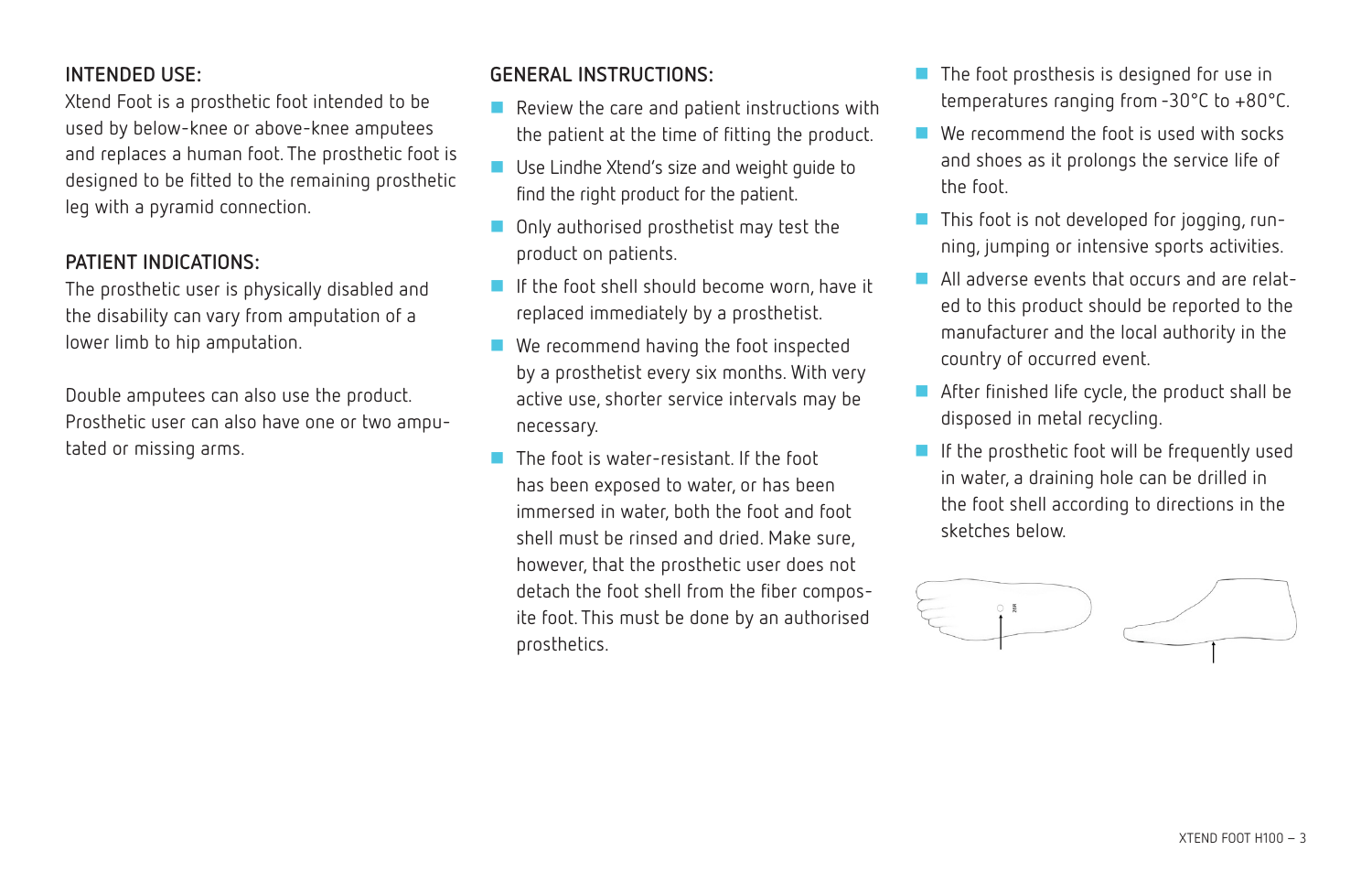#### **PATIENT INSTRUCTIONS:**

- If the foot emits any noises, contact a prosthetist as soon as possible to inspect the foot. This also applies if the foot does not work properly.
- Note any change in or loss of function. This includes diminished shock absorptions or lateral flexibility and loss of forward elasticity. Contact your prosthetist if this occurs, and do not use the product until its function has been examined.
- Remember that it can take up to 14 days to get used to a new foot prosthesis. Because the foot stimulates a natural pattern of movement, you may occasionally experience some muscle soreness in the amputated leg when you begin using it.
- **If you dramatically gain or lose weight,** contact your prosthetist to ensure that the foot prosthesis fits you.
- You should also avoid heavy lifting, e.g. heavy rucksacks, as this affects the total load on the foot. If you often carry heavy loads, it is better to use a foot in a higher weight class. In this case, talk to your prosthetist about it.

#### **CLEANING INSTRUCTIONS:**

- The prosthetic user should clean the outside of the foot shell at least once a week. We recommend using warm water and a gentle cleaning agent.
- If the foot has been exposed to sand or dirt on the inside of the cosmetic cover, contact your prosthetist as soon as possible for cleaning and inspection.

#### **INSTALLATION**

Xtend Foot has three different laminates that interact during use to reproduce sufficient energy while the foot compensates for uneven surfaces. The pyramid ensures correct fitting on a connecting leg prosthesis/tubular structure. Thread locker e.g. Loctite 275 is needed for the installation.

**WARNING** Only trained personnel such as an prosthetist may install, carry out maintenance on and fit the product on prosthetic users.

**WARNING**: Do not remove the pyramid or modify the foot's construction. Any modifications made to the product will invalidate the product guarantee.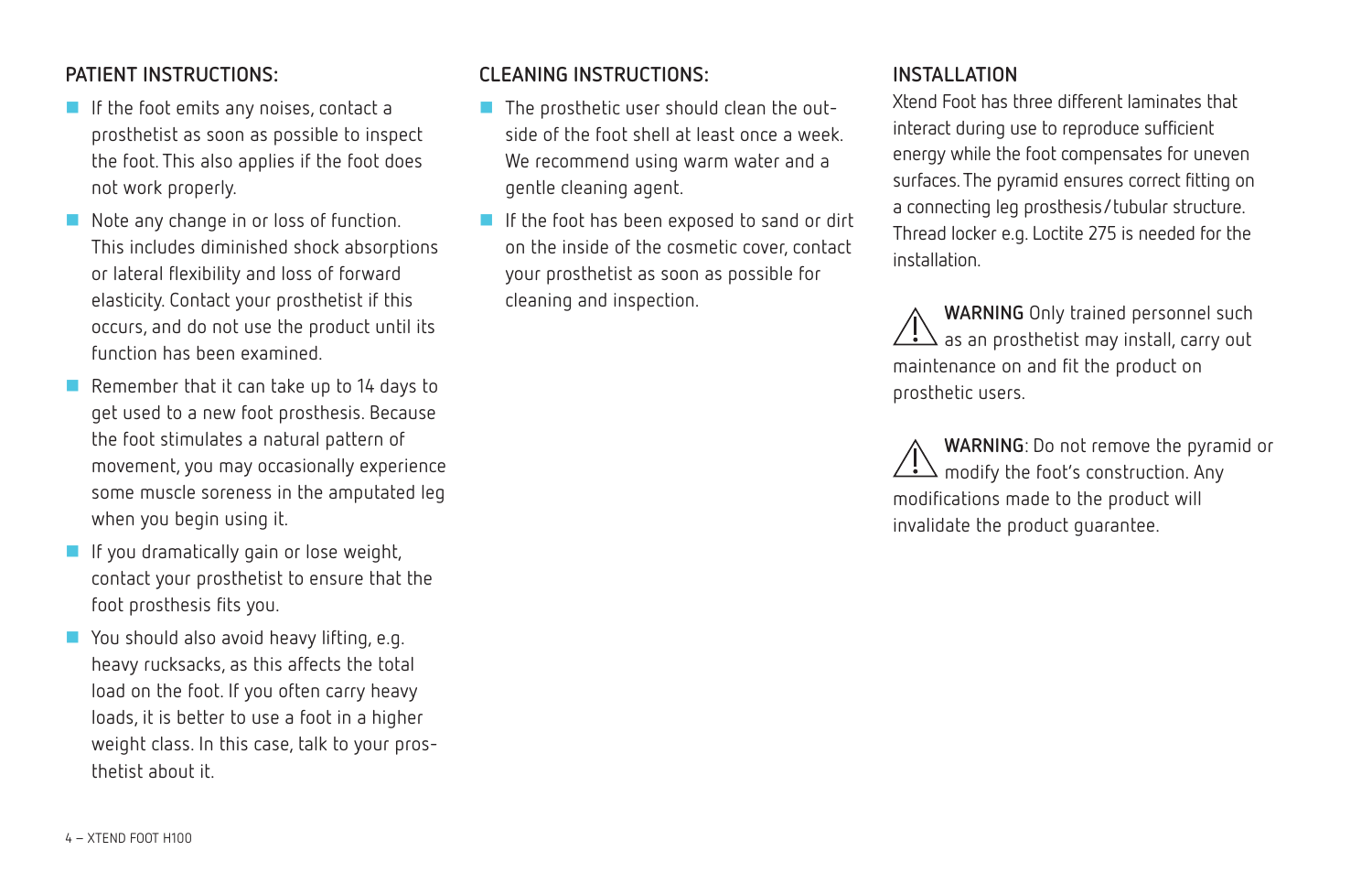

#### **ADJUSTMENT**

The foot must be adjusted and adapted to the patient for the greatest possible comfort. Observe the following fitting instructions to ensure a proper fit.

#### **Dynamic adjustment**

Place the foot so the vertical goes through the back third portion of the foot, as seen from the side.

Seen from the front, place the foot so the centre of the knee and the centre of the pyramid are in line between the first and second toe.

Xtend Foot is flexible on uneven surfaces and requires no extra adjustment for different surfaces. This is managed by the construction in the foot itself.

#### **Static adjustment**

The foot prosthesis is designed for a 10 mm high heel. The foot prosthesis must be fitted in the foot shell when tested on the patient. The unit must be either fitted in a shoe or alternatively a heel wedge can be used to adjust the height correctly when fitting. Centre the pyramid straight ahead and tighten the screws.

#### **SETTINGS AND FINAL FITTING**

The four adjustment screws for the tubular socket adapter must be tightened evenly using 15 Nm of nominal torque. Secure the adjustment screws when the right position is achieved using e.g. Loctite 275.

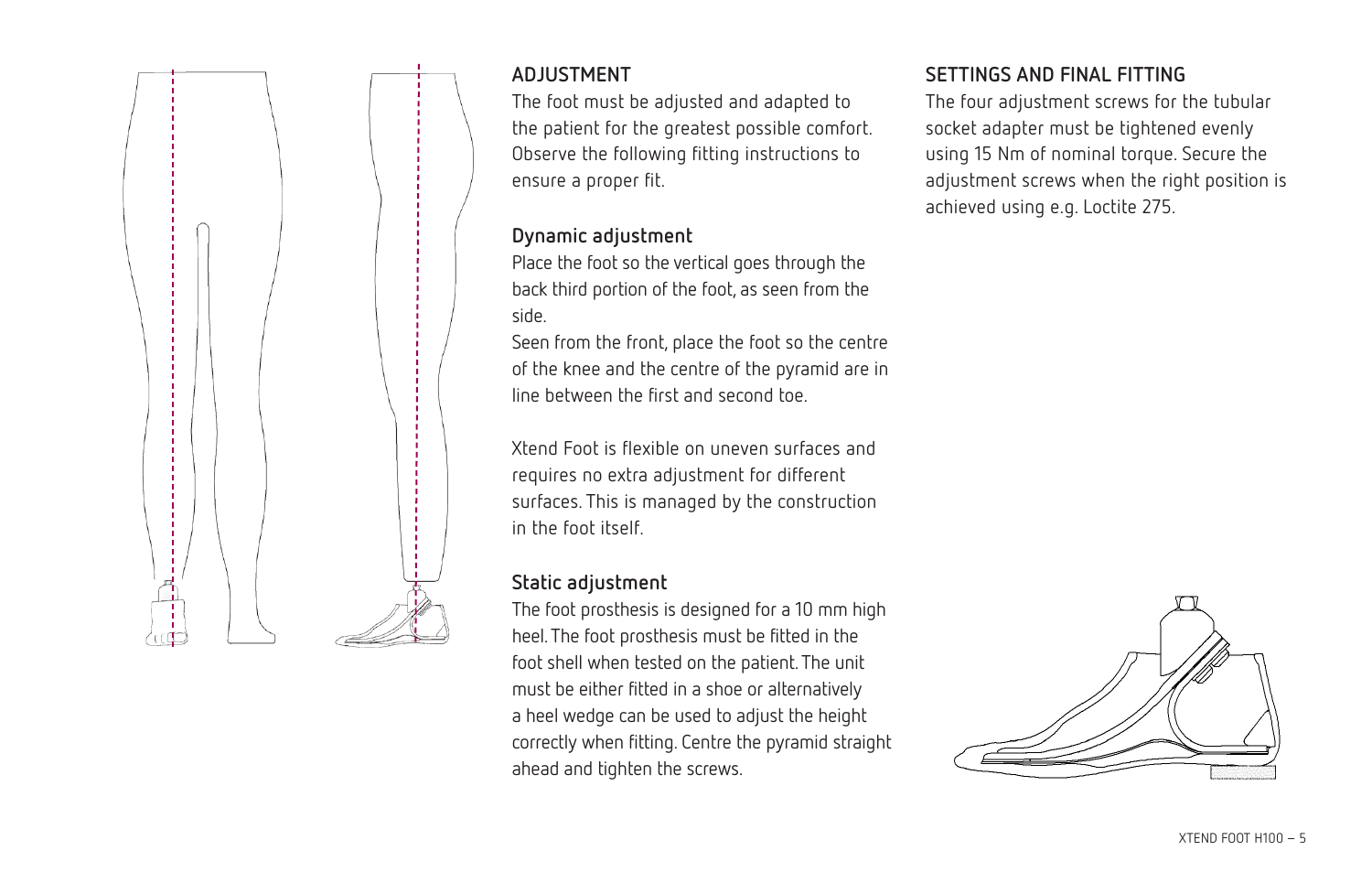#### **FITTING THE FOOT SHELL**

Careful handling while fitting will extend the function and service life of the foot shell. Never use sharp tools such as screwdrivers to fit or remove the foot shell. We also recommend not to fit the foot shell when the patient is wearing the foot prosthesis.

Only a Lindhe Xtend foot shell may be used with the fibre composite foot.

#### **Do as follows:**

- Pull the protective sock on over the fibre composite foot.
- **Put the forefoot in the foot shell as far as** you can and place a shoe horn between the end of the heel and inside the foot shell. Assure that the foot shell is touching the inner bottom surface.Gently push the heel into position. Make sure the foot ends up straight and in the appropriate notches on the inside of the foot shell.
- Pull away the shoe horn and check that the composite foot's heel laminate snaps into the heel lock in the foot shell (See figure A).

#### **REMOVING THE FOOT SHELL**:

- **Place the foot on a hench so the heel is** sticking out over the edge of the bench.
- Press down with your hand on the foot shell heel's upper, so it snaps out of the heel retainer. If needed, carefully use a shoe horn to press down on the heel lock on the inside.

## **WARNINGS:**

- $\blacksquare$  The product is not designed for jogging, running, intense exercise such as ball sports, gym or similar activities. This also applies for jumping and heavy dancing. This can lead to unacceptable risks.
- Do not use the foot without a foot shell This can lead to unacceptable risk.



- **Avoid using very acidic and alkaline** cleaning agents when cleaning the foot prosthesis components.
- **Do not re-use a foot that has been used** by another patient. It's a single user only device.
- Lindhe Xtends foot prostheses are designed with a common pyramid interface. It is the prosthetist's responsibility to correctly adapt this interface to other prosthesis components.
- The user may be exposed to new environmental risks if not used to flexible foot.
- The prosthetic foot is NOT to be altered or modified outside the specifications of the product by the user or prosthetist.
- $\blacksquare$  It is not allowed to use a prosthetic foot intended for a lower weight class, this can lead to unacceptable risks.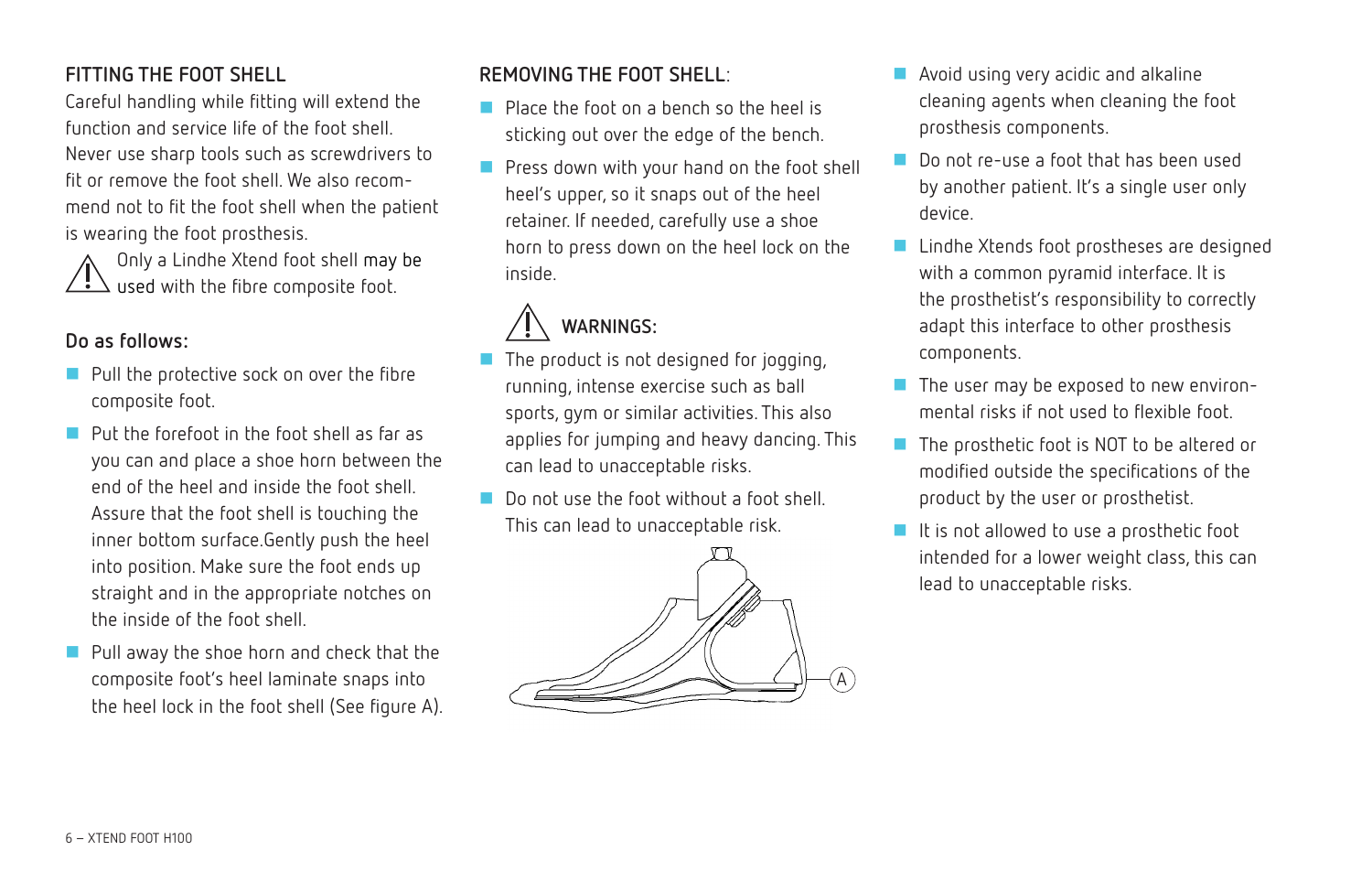#### **GUARANTEE**:

36-month guarantee from the delivery date applies for the foot structure and 6-month guarantee applies for the foot shell. Failure to follow the user instructions will invalidate the guarantee. For full details on the guarantee please consult our General Terms and Conditions for Product Sales.

The orange material is an active material in fibre-composite, designed to allow full lateral flexibility. This can cause superficial cracks in the laminate, which is completely normal, and the foot will maintain its function. Please contact Lindhe Xtend if you have any questions.

#### **CUSTOMER SATISFACTION GUARANTEE**

We offer a 30-day money-back guarantee from the consignment date. If you are not satisfied, you are entitled to return the item for a full refund.

#### **FREQUENTLY ASKED USER QUESTIONS**

*What is the maximum weight for Xtend Foot?* The maximum weight for using the Xtend Foot is 150 kg / 330 lbs (Category P7). Though there is a maximum weight for each category of the foot, ensuring that the foot is safe, functional and durable. See the Size and weight guide on page 2.

*Which other components, e.g. knee joints, fit with Xtend Foot?*

The interface between Xtend Foot and other systems is a commonly used pyramid which can be adapted to those systems which are compatible with the pyramid.

*The foot is making a noise. How can I correct it?* The cause of the noise has to be analysed. Contact your prosthetist. The prosthetist can remove the foot shell and clean both the fibre composite foot and the foot shell using compressed air or a soft cloth. Inspect the foot for visible damage or dirt. Also make sure the protective sock is intact and not damaged. Then mount the foot shell as described above, and re-fit it on the patient. If the noise remains, contact Lindhe Xtend.

#### *Can I run with the Xtend Foot?*

This foot is not developed for running or other sports activities, so for safety and durability of the foot we don't recommend running with Xtend Foot.

#### **Xtend Foot H100 is covered by the following patents:**

- USA US 10 383 746
- Japan JP 6 333 945
- European patent EP 2976049 in GB, FR, SE, DE
- Germany DE 602014026164.7
- Patent pending in EU, USA and Japan